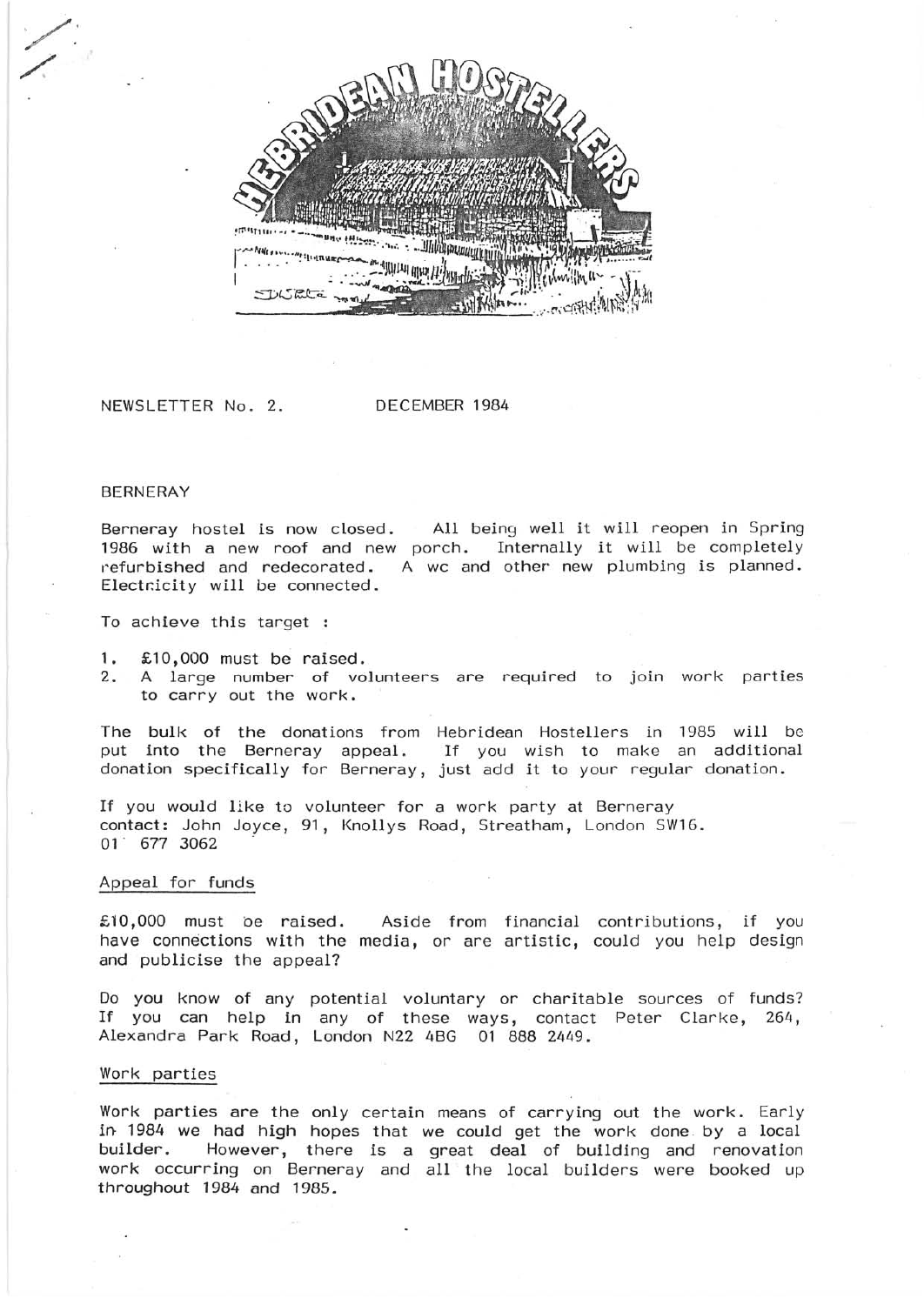The dates of working parties will depend on the availability of volunteers, but, all being well, they will take place from late Spring to early September. Each party will be lead by a Trustee or someone closely invol ved with the Trust.

What will it involve? - If you have a week (or more) to spare why not join a work party for a week and then tour the Outer Hebrides? If you have any building skills (we currently lack carpentry and plumbing) - so much the better. If not there is plenty of need for brawn. will also need some who can cook meals etc.

Accommodation will be provided in tents. The camping and food will be paid for by the Gatliff Trust. Families are welcome, so long as they can find or provide their own accommodation.

We ask all volunteers to pay their own travel costs to and from Berneray. We simply do not have the funds to meet these costs. However, if you are keen to volunteer, have specific skill or relevant experience, but cannot afford all or part of the fare, let us know. We are making no promises but we are prepared to consider cases.

### The challenge

We began 1984 with high hopes of rapid remedial action at Berneray. This did not occur, but that is so often the way with the Hebrides. The pause during 1984 delayed the appearance of this Newsletter but it has allowed us more time to plan the work and organise an appeal. The priorities and intentions remain the same but the plans are different. John Joyce, Gerald McGuire, Peter Clarke and Frank Martin each visited the hostel. A local architect has been hired to draw up the plans. Arthur Meaby is acting as clerk of works. John Joyce is co-ordinating volunteers.

We believe that the end result will justify this effort. Judging by entries in the Berneray log book, we believe that you agree.

Here are a few of the comments:

"It is a really lovely hostel on an island with very friendly people."

"W. H. Murray in his book "The Hebrides" describes the circumambulation of Berneray as one of the best walks in the isles. The patches of snow still clinging to Sgurr Alasdair in the Cuillin of Skye and the massive cliffs of St. Kilda and Boreray in the west were clearly visible in addition to the marvellous scenery nearer at hand."

"Tonight. I walked up Beinn Shleibhe, wild thyme under foot, flaming sky above. I watched the sunset over Berneray and listened to the mournful wail of the gull and the insistent "pip" of the oystercatcher. Berneray. I am at peace."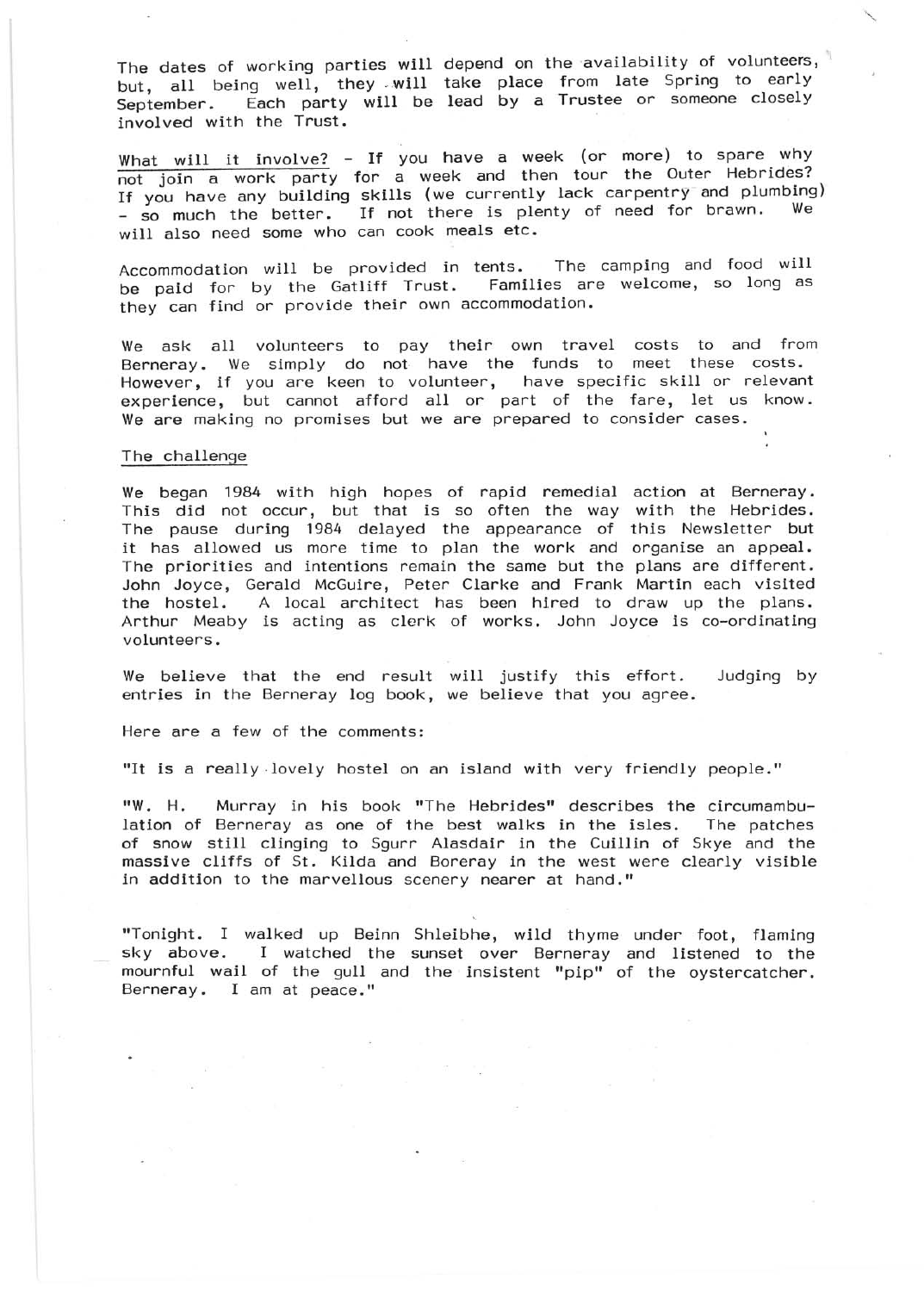

# HOSTELLERS' INAUGURAL MEETING

The first meeting of the Hebridean Hostellers group took place on 21st July 1984. The proceedings were informal. After introductions we outlined our thinking about the Hebridean Hostellers and there was a general discussion. We then enjoyed tea whilst slides of the Hebrides and other Scottish islands were shown by John Joyce and Andrew Gannon.

It was agreed that it was best to organise the Hebridean Hostellers around working parties in the Outer Hebrides.

## Follow up

The 1985 meeting of the Hebridean Hostellers will be held in Scotland. Meanwhile in July Hebridean Hostellers in Edinburgh and Glasgow had the opportunity to meet with Peter Clarke for a chat about the Hebrides. We hope to organise similar meetings, as the commitments of peripatetic Trustees allows.

## A LOGO FOR THE HOSTELS?

From time to time hostellers have suggested that a distinctive sign or logo be used for the hostels, and the Trust's note paper and publications. The sign could also be used for any finger posts to the hostels.

Has anyone got any ideas?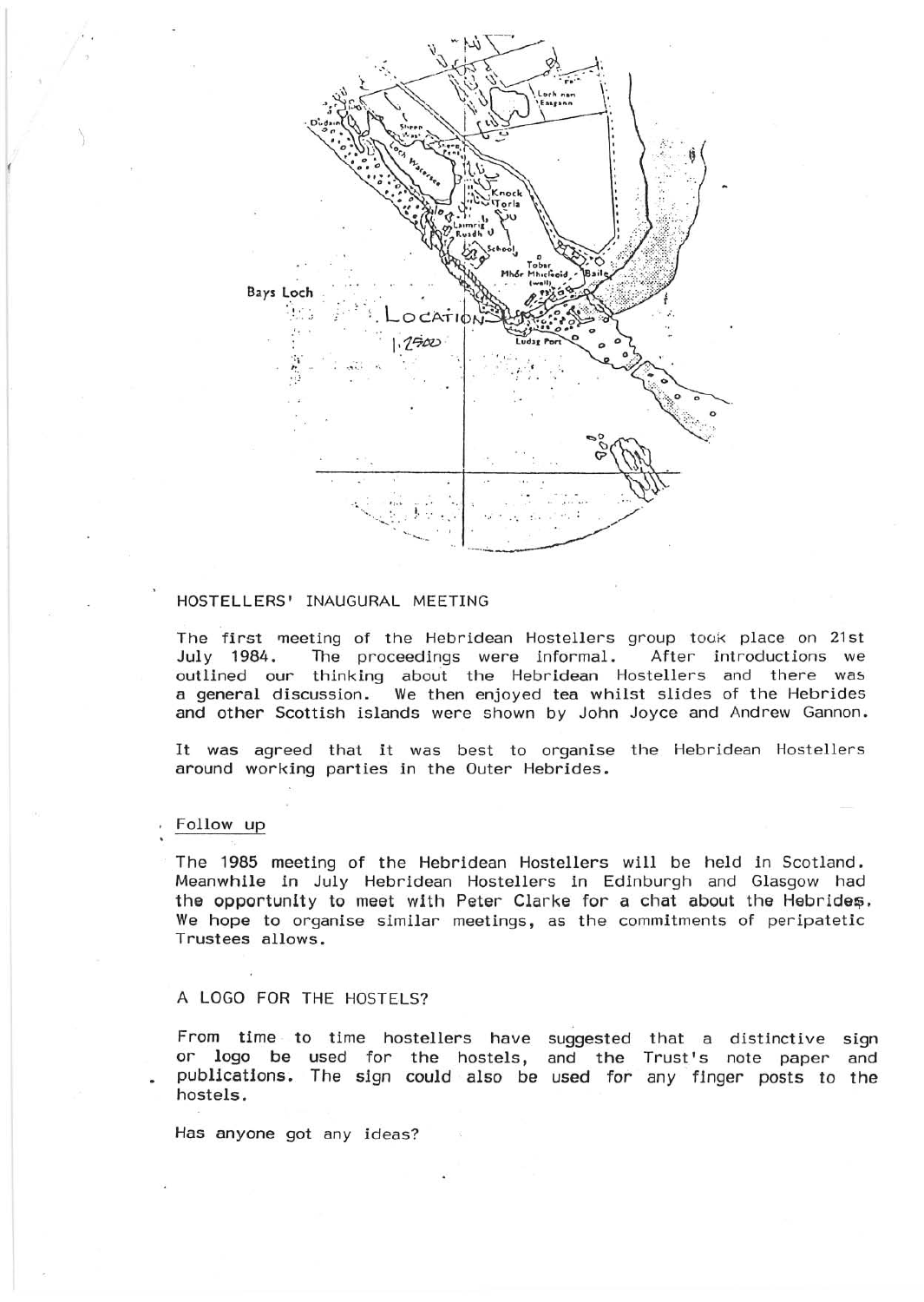# News from the hostels

#### HOWMORE

A carpenter has now replaced the front door of the hostel. Now, the windows all open. During 1985 we hope to rethatch the cottage. Without windows all open. During 1985 we hope to rethatch the cottage. rethatching every two or three years the roof lets in the rain.

In the men's dormitory there is a notice about the risk of fire: "If there is a fire get everyone out of the hostel" A wag has written underneath "What are we supposed to do stand outside and it burn?" To which the inevitable reply  $was -$ "damn sight better than standing inside and watching it burn" .





# CLADDACH BALESHARE

Provisional Baleshare: Stornoway, at Easter, and continued with a steady stream of visitors throughout the, year. returns show that 1984 was a good year for Claddach overnights are up. The year began with a school visit from

During 1985 Tommy and Catrina Tosh are planning to build a porch to contain a sink and W.C. This will liberate the small central room. This will liberate the small central room. The Trust will be paying for this work less whatever can be raised by a grant. A new rayburn stove is being bought for the kitchen. This will be much easier to light than the existing stove.

# Thatching

Tommy Tosh is prepared to teach the skill of thatching, Is anyone interested in learning? If you are could you contact: Tommy (Sea Breeze, Claddach Baleshare, Locheport, North Uist, Western Isles) .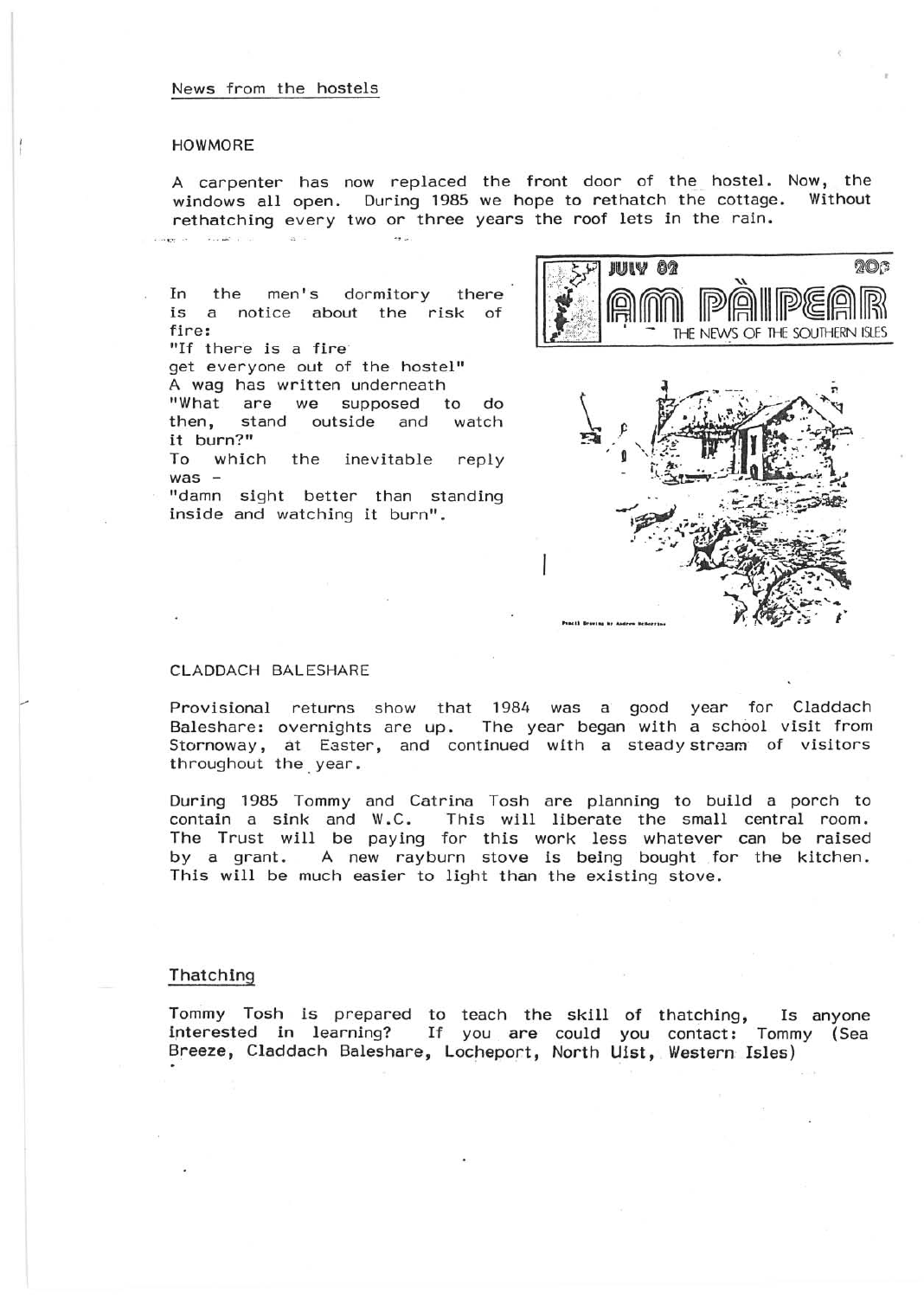#### RHENIGIDALE

The Land Rover track will be started in the near future. The first part of the contract, we understand, has been let.

Some time ago a cast iron stove was taken to Rhenigidale but it has proved unsuitable. It needs to be shifted, possibly to Berneray or Howmore. Any volunteers at Easter - with transport ideally?



# MAINTENANCE WORK PARTY

Whilst Berneray will be the major project of the year, there is also work to be done at the other hostels before work at Berneray begins. If you are free at Easter and would like to join a maintenance work party could you contact John Joyce (see Berneray for address) or Arthur Meaby. (29 Upper Lewes Road, Brighton Sussex<br>BN2 3FH)

ENVIRONMENTAL EFFECT OF THE WESTERN ISLES INTEGRATED DEVELOPMENT PROGRAMME - The Nature conservancy Council issued the following press release in September.

The Nature Conservancy Council (NCC) has published an interim appraisal of the environmental effect of the Integrated Development Programme (lOP) for the Western Isles. Commissioned by the EEC Environment Directorate in April 1983, the work is being carried out by Dr John Hambrey under contract to the NCC.

Although the study is incomplete, the interim report puts forward a set of provisional conclusions as a basis for debate, the more important of which are as follows:-

- 1. There are incentives within the lOP for activities which could have serious impacts on the environment. These incentives are largely concerned with the drainage of wetland and moves towards intensive grassland management. In practice, however, local constraints in the form of crofting traditions and land tenure, as well as the physical limitations of soil and climate, will make it unlikely that such developments will take place on a scale which will cause extensive or long term damage to the environment.
- 2. The environmental protection mechanisms within the programme have shortcomings and would not be adequate if these constraints did not operate. Suggestions for their improvement are given in the report .